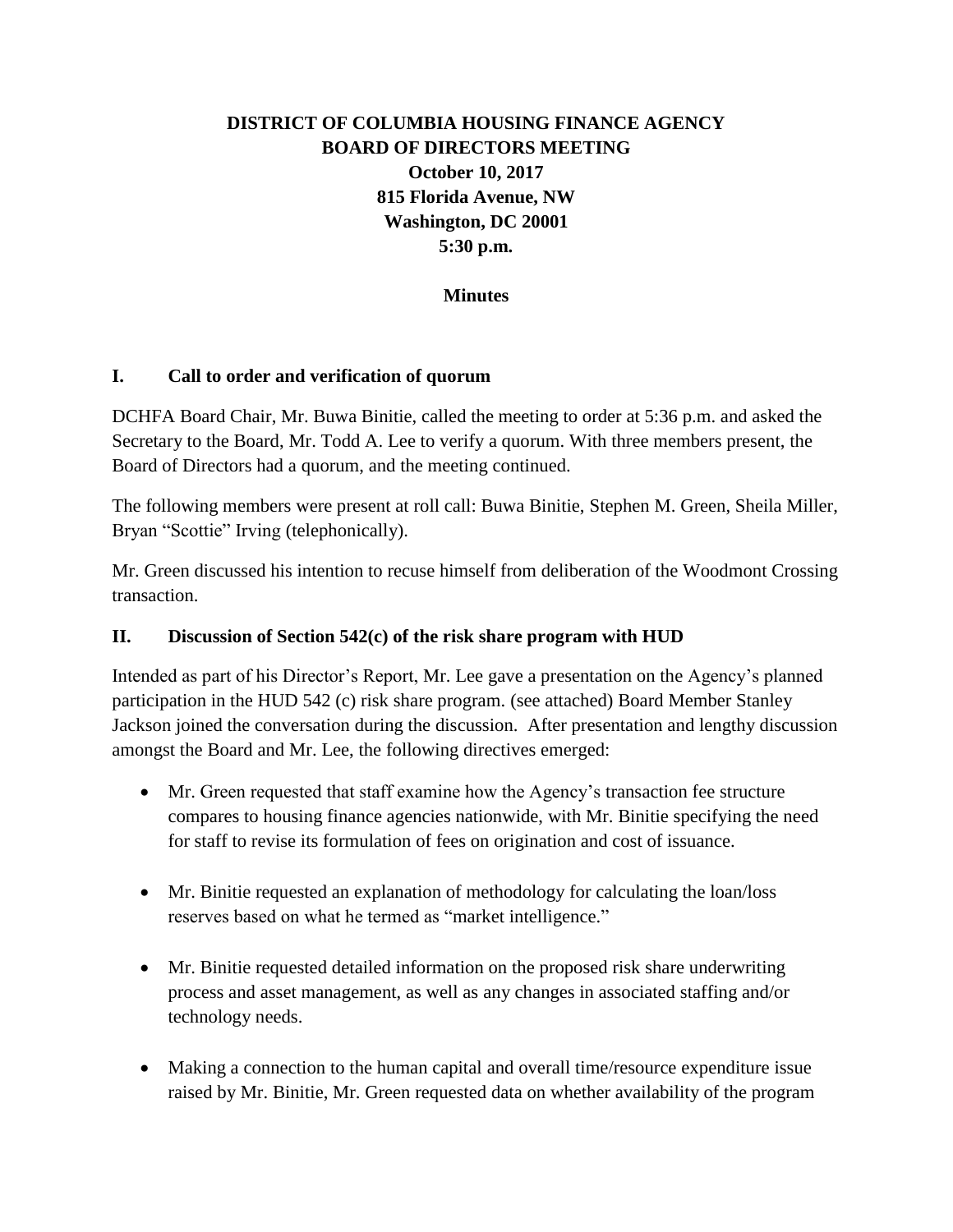will increase the number of Agency-executed deals over a 12-month period. Mr. Lee provided and estimate of 45-days.

- Ms. Miller inquired on whether guidelines have been established for the selection of sponsors under the program. Mr. Lee indicated that he did not want to be overly prescriptive, but stressed the need to select "seasoned, experienced, and financially strong sponsors."
- Mr. Binitie inquired on whether the Agency plans to contract with construction monitors on program transactions. Mr. Lee responded in the negative, and specified that existing in-house construction monitors would be utilized.

Mr. Binitie concluded the conversation by charging the Agency in advancing the program to consider "every aspect" of transactions under the program.

Mr. Green exited the room in anticipated deliberation of the Woodmont Crossing transaction.

#### **III. Vote to close meeting to discuss the approval of the Woodmont Crossing transaction.**

Pursuant to the District of Columbia Administrative Procedure Act, Mr. Binitie called a vote to close the meeting in order to discuss, establish, or instruct the public body's staff or negotiating agents concerning the position to be taken in negotiating the price and other material terms of the Woodmont Crossing transaction. An open meeting would adversely affect the bargaining position or negotiation strategy of the public body.

A motion to close the meeting was made by Ms. Miller, seconded by Mr. Jackson and was followed by a chorus of ayes.

The meeting was closed by unanimous consent at 6:56p.m and resumed at 7:14p.m.

# **IV. Consideration of Eligibility Resolution Number 2017-25 for the Woodmont Crossing transaction.**

The following members of the development team introduced themselves:

Neal Drobenare, Senior Vice President, the NHP Foundation (NHP); Tim Pryor, Senior Development Acquisition Analyst with the NHP; Chaco Luz, President of Woodmont Crossing Tenant Association. Mr. Pryor provided a history of NHP.

He then provided the following overview of the planned transaction: Developer hopes to close at the very beginning of January, 2018, with anticipated construction period in roughly a year.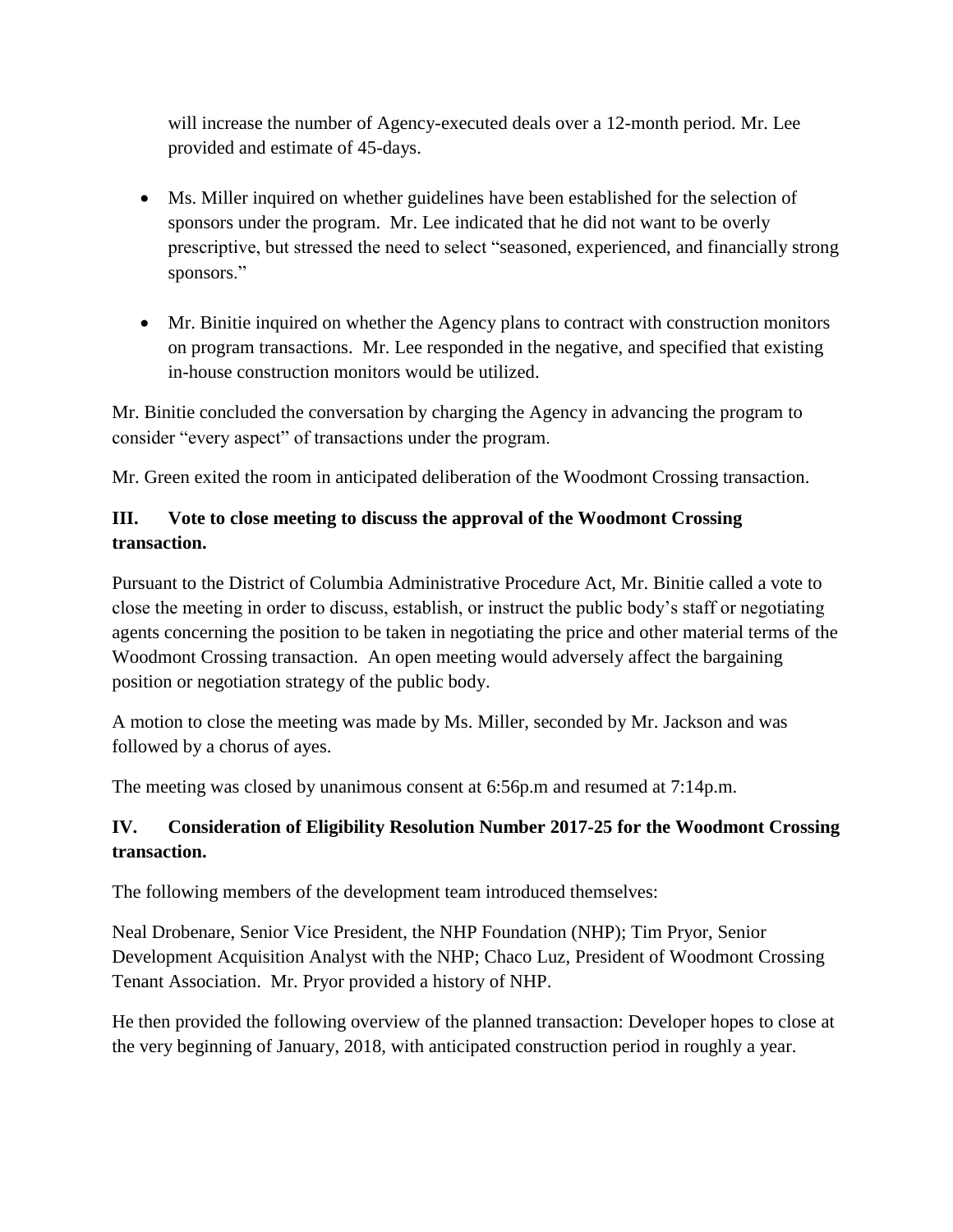There is roughly six million dollars of construction cost with more in overall costs. It's a 42 million dollar project overall.

The scope is light renovation, HVAC upgrade the units, bathrooms, kitchens mostly. Ms. Luz then discussed her tenure at the property through acquisition by NHP. Mr. Binitie thanked her for her presentation.

With no further discussion Mr. Binitie called for a motion to approve the resolution.

A motion to approve the resolution was made by Ms. Miller and seconded by Mr. Irving. Mr. Lee then took a roll call vote. All present members voted in the affirmative. The motion carried.

There was then discussion primarily between Ms. Miller and Mr. Binitie regarding the maximum DCHFA-issued transaction fees allowable under applicable federal tax regulations.

Mr. Green rejoined the meeting.

# **V. Executive Director's Report**

- Staff will be attending the NCHSA Conference in Denver during the early part of next week, the 13th through the 17th.
- City First Community Development Finance Conference is being held on October 17.
- DC HFA's Fall Forum, Advancing Housing Affordability through Smart Energy Investment is going to be held on October 26 at Georgetown University.
- HAND is having its local real estate trends and market condition panel on November 1.
- We've bought a table to the African American Real Estate Professionals organization Gala at the Reagan Building on November 9.
- So Others Might Eat (SOME) is having their 5K Turkey Trot on November 23.
- DC HFA's holiday party is scheduled for December 8.

# **VI. Procurement Manager's Report**

Keami Estep, DCHFA's new Procurement Manager provided an outline of revised Procurement Policy to be deliberated and acted upon at the next board meeting.

# **VII. Vote to close the meeting to consult with the Board's attorney.**

Pursuant to the District of Columbia's Administrative Procedure Act, Mr. Binitie called for a vote to close the meeting in order to consult with attorney to obtain legal advice and preserve the attorney client privilege between and attorney and a public body or to approve settlement agreements provided that upon request, the public body may decide to waive such a privilege. An open meeting would adversely affect matters related to the Agency.